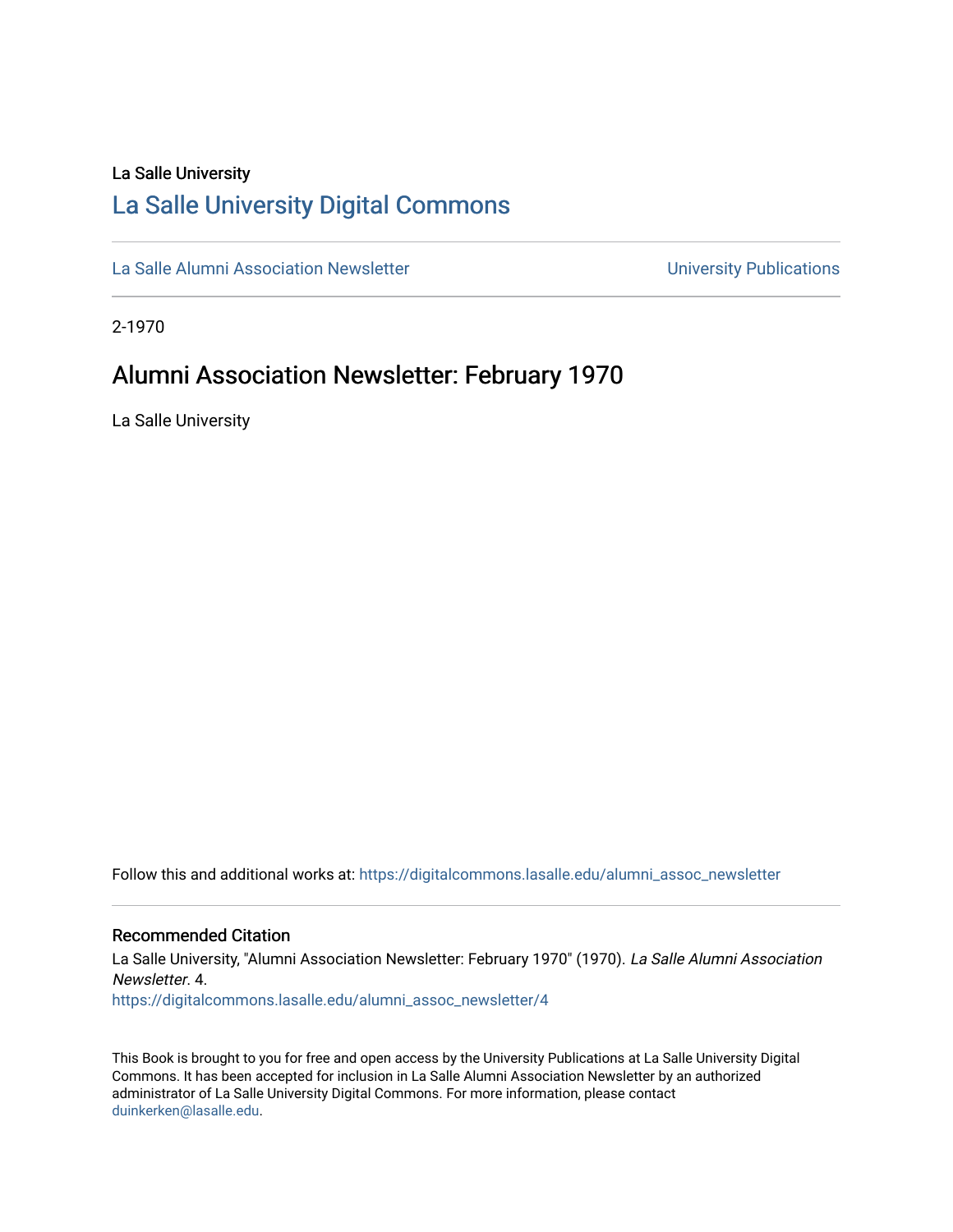# **LA SALLE COLLEGE ALUMNI ASSOCIATION**



**Vol. IV No. 2 February 1970**

*N e w s le tte r*

#### 1970 SIGNUM FIDEI MEDALIST: JAMES W. TURPIN. M D.



The La Salle College Alumni Association's annual Signum Fidei medal for "noteworthy contributions to the advancement of Christian principles" will be awarded on April IS to James W. Turpin, M.D., founder and President of Project Concern, Inc.

Project Concern is an independent, non-profit medical relief program with locations in Hong Kong, South Vietnam. Mexico and Tennessee. Founded in 1961, Project Concern has 147 doctors, dentists, nurses, pharmacists, technicians and volunteers helping those who lack the basic elements of health, education, food, shelter and job opportunities.

The founder of Project Concern was reared in Ashland, Kentucky, where he made an early determination to pursue a career in medical service. From his grandfather. Dr. James Wesley Duke, young Jim Turpin learned of humanity to man. In his teens, he talked of being a medical missionary.

After service in the U.S. Navy, he was graduated from Emory University in Atlanta. Georgia, and continued his studies at the Candler School of Theology for two years. He graduated from Emory Medical School, completed his internship, residency, and began the practice of general medicine in Coronado. California.

During his five years there, Dr. Turpin was active in community life. The form of Project Concern took shape when he proposed to members of his adult church school class that they do something about service instead of just talking about it. The members volunteered their time and efforts to help with a medical clinic and school called "Casa de Todos" in neighboring Tijuana, Mexico.

Project Concern was then incorporated in California on November 1, 1961. Within a year, support was sufficient to begin the first Project Concern medical clinic in Hong Kong. By 1966. four clinics had been established in Hong Kong.

In 1964, a 42 bed hospital in the remote South Vietnamese central highland village of Da Mpao, some 180 miles northeast of Saigon, was treating 100 in-patients and over 1000 out-patients each month. In an effort to make the Vietnamese self-sufficient, a village-hospital medical assistant cooperative program between the South Vietnamese government and Project Concern has trained local young men and women in the basics of medical assistance. To date. 72 graduates have returned to their villages as medical assistants or remained as hospital assistants, recognized and certified. A Project Concern medical team from DaMpao Hospital regularly visits 25 villages and conducts clinic sessions with the assistance of the resident VMA. Over 3.000 patients monthly are treated by the medical team and the VMA's.



*Project Concern's l.ei Yue Mun out-patient clink near Kai Tak airport in K o wloon is housed in a quonset hut, and offers medical care to 30,000 needy people in this fishing village, (continued page 4)*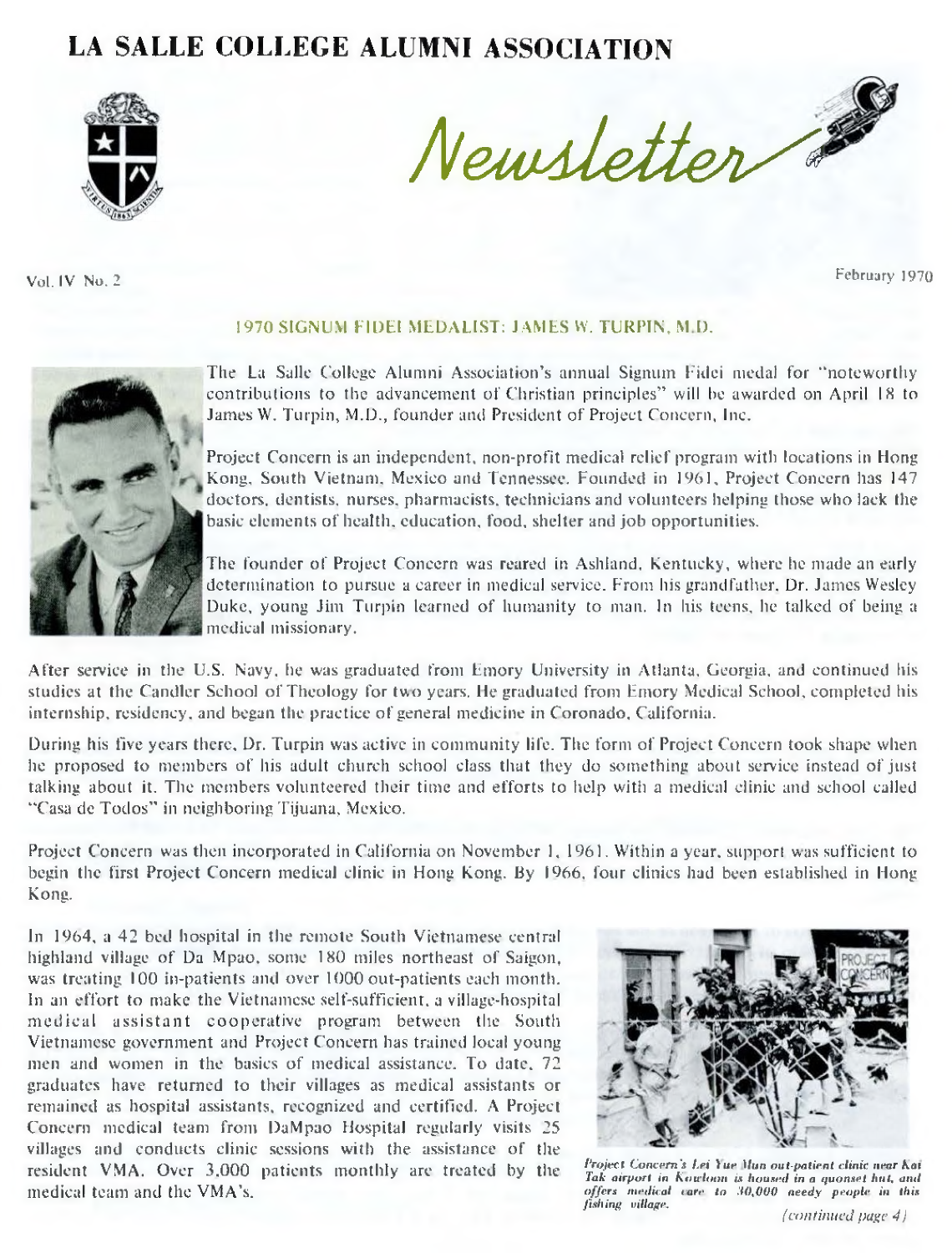#### BASKETBALL CLUB DINNER. MARCH 6



Basketball Club Chairman, Janies J. Kenyon has announced that the second annual dinner to honor the basketball team will be held on Friday evening. March 6 at 7:00 p.m. at the Shack Restaurant, 7133 Roosevelt Blvd. Tickets arc S7.00 per person and may be procured through a member of the club or the Alumni Office.

The Basketball Club was started last year when the Alumni President, Daniel H. Kane, took a personal survey at the Alumni Stag Reunion in the Fall. A number of alumni expressed interest in organizing a club in support of the team, and the nucleus of interested alumni grew during the season. Interest in the club reached its zenith at the end of the season when the full force of the NCAS probation mani-

fested itself and the team, which had accomplished a 23-1 record while winning the Big Five title and conquering some of the best teams in the nation, was not eligible to compete in post-season tournaments. Many alumni felt it unfair that this great team would never have the opportunity to prove how good they actually were. It was felt that the team should be honored in some way. A dinner was planned and on relatively short notice a capacity crowd filled Sandy Run Country Club to honor Tom Gola and his team on April 30.

Although expectations were not high this year after the loss of Cannon, Taylor, Wlodarezyk, Williams, Szczesny and Markmann, this season has been a disappointing one. However, the purpose of the club is to support the team through good years and difficult ones. Basketball Club members have shown their support of the team at a mid-season reception, and by attending the Palestra games (and some road games) in increasing numbers.



In the hope of making the post season dinner an annual affair, a committee was formed and plans were made early for an outstanding program, which will be M.C'd. by WFIL-TV sports' director, Les Keiter. The dinner is not limited to club members. All alumni are invited to demonstrate their support of Tom Gola and the basketball program at the College by attending the dinner on March 6.

The committee requires that all reservations be made by March 2.

# SPRING RECEPTION/HALL OF ATHLETES, APRIL 5

The 12th annual Spring Reception will be held on campus in the College Union Ballroom on the Sunday after Easter—April 5, from 4:00 p.m. to 7:00 p.m., it was announced by James I. Gillespie, '55, chairman of this year's reception committee.

The committee plans to continue the tradition of excellence established in previous years. There will be door prizes for the ladies and a printed program is being prepared as a souvenir of the occasion. Tickets are priced at \$5.00 per person and may be obtained by sending a check (payable: La Salle College Alumni Association) to the Alumni Office.

Again, the guests of honor will be the new additions to the Hall of Athletes. The Hall of Athletes Committee, under the chairmanship of H. Peter Gillingham, '49, made its recommendation that two men be honored by induction to the Hall this year and received the unanimous endorsement of the Alumni Board of Directors. The two men to be honored are John J. Brennan, '36 and James V. Covello, '52.



John "Fritz" Brennan, '36, was a starter at end for four years, 1932-1935, on La Salle's football teams. He played on the College's only undefeated team (1934), and contributed greatly to the stunning upset of Villanova University that year (13- 7) by recovering a fumble and scoring the winning touchdown. He was captain of the team during his senior year, and was named to all-state and honorable mention All America teams.

After graduation, he coached at West Catholic High School from 1936 to 1942 and again in 1946 after a tour of duty in the Army. He then coached at Lower Merion High School until

1969 where his record was 106 wins, 39 losses and 5 ties. Now retired from coaching, he is at present Administrative Assistant to the Principal and Athletic Director at Lower Merion High School. He lives in Rosement and is the father of three sons.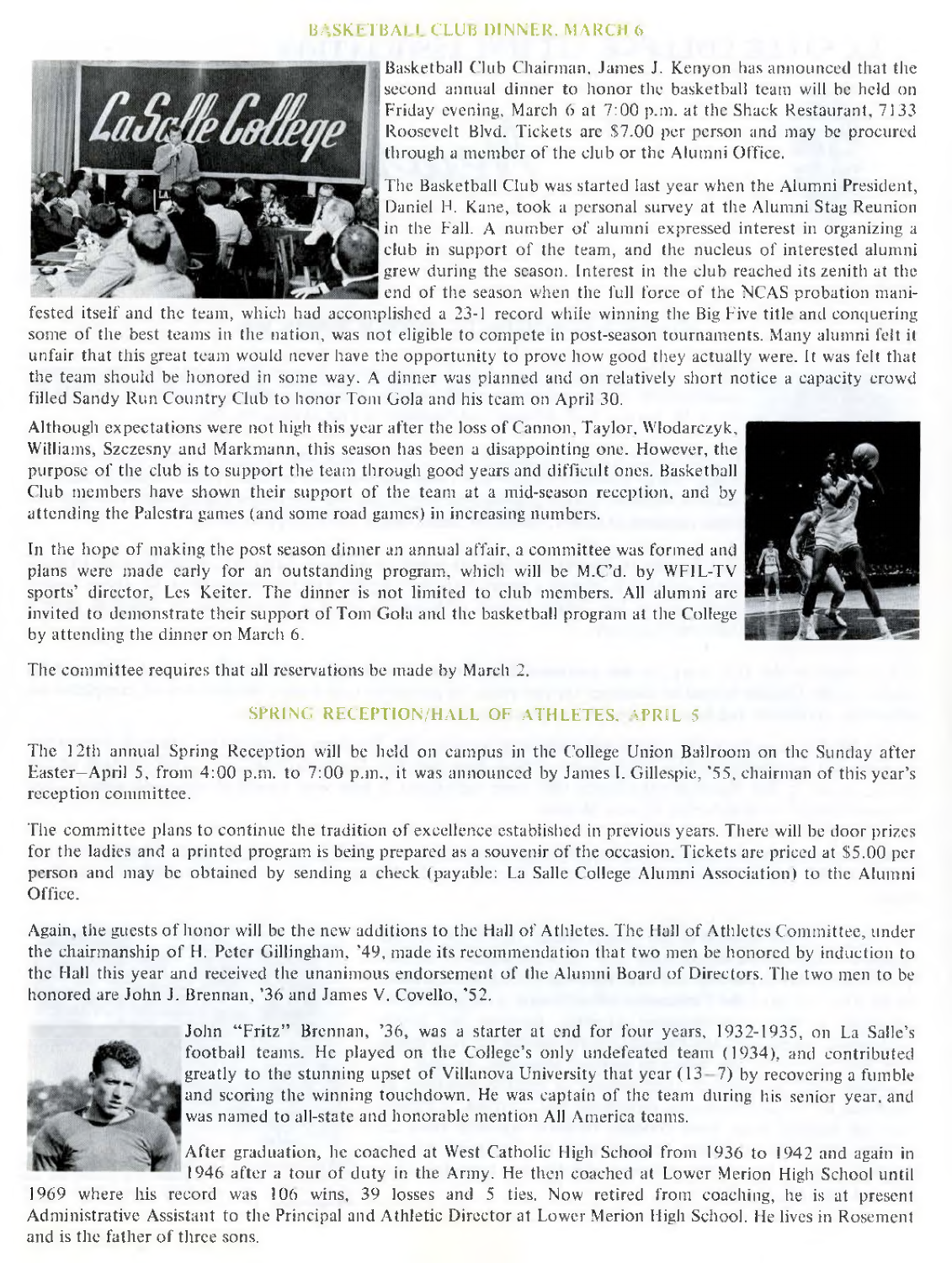## Spring Reception (cont.)

James Covello, '52, pitched in over half of La Salle's baseball games over a three year period. His overall record was 25-5. In 1951, he posted an 8-1 record while leading the Explorers to a Middle Atlantic Conference co-championship. Captain of the team in his senior year, he made the MAC all-star team and signed a contract with the New York Giants. Covello is married, the father of five children and general agent for the National Life Insurance Company of Vermont. He is a member of the Alumni Board of Directors.



#### NEWS NOTES

The Alumni Education Association will hold a general meeting on campus on the evening of February 20, 1970. Bernard Rafferty, President, has announced that the association's Saint John the Baptist de La Salle distinguished teaching award will be presented on this occasion to John A. Ryan, '51, former President of the Philadelphia Teachers' Union, and currently chief negotiator for them. Refreshments will be served and all alumni in the field of teaching are cordially invited to attend. . . .

. . . The Alumni Medical Society will meet with undergraduates preparing for a medical career at a luncheon on campus on Sunday, February 15, 1970. . . .

. . . The Alumni Board of Directors has recently established an Urban Affairs Committee to work with and support the efforts of the La Salle College Urban Studies and Community Services Center. President Harry White has appointed Owen Montague, '69 chairman of this committee. Alumni interested in participating in the work of this committee are asked to notify the chairman through the Alumni Office (VI 8-8300, ext. 421).

#### Concert And Lecture Series On Campus (all programs begin at 12:30 in College Union Theatre)

| Wednesday, February 18 | Pete Hamill: "Revolt of the White Working Class"                      |
|------------------------|-----------------------------------------------------------------------|
| Thursday, February 19  | Dr. David Smith: "Youth, Alienation, and the Drug Scene"              |
| Wednesday, February 25 | Ambassador Tran Van Chuong: "The Truth about Vietnam"                 |
| Friday, February 27    | "La Strada"                                                           |
| Wednesday, March 4     | Devon Brass Ensemble                                                  |
| Friday, March 6        | Charles Fuller: "Contemporary Black Literature"                       |
| Wednesday, March 11    | Dr. Paul Gray: "The Subverts and the Modern Theatre"                  |
| Friday, March 13       | Grattan Freyer: "Ireland's History and Contemporary Politics"         |
| Wednesday, March 18    | Taylor Grant: "The Current Scene"                                     |
| Friday, March 20       | Congresswoman Shirley Chisholm: "Progress Through Understanding"      |
| Tuesday, March 24      | General Leonard Chapman, Commandant of the United States Marine Corps |
| Wednesday, March 25    | "Julius Caesar"                                                       |